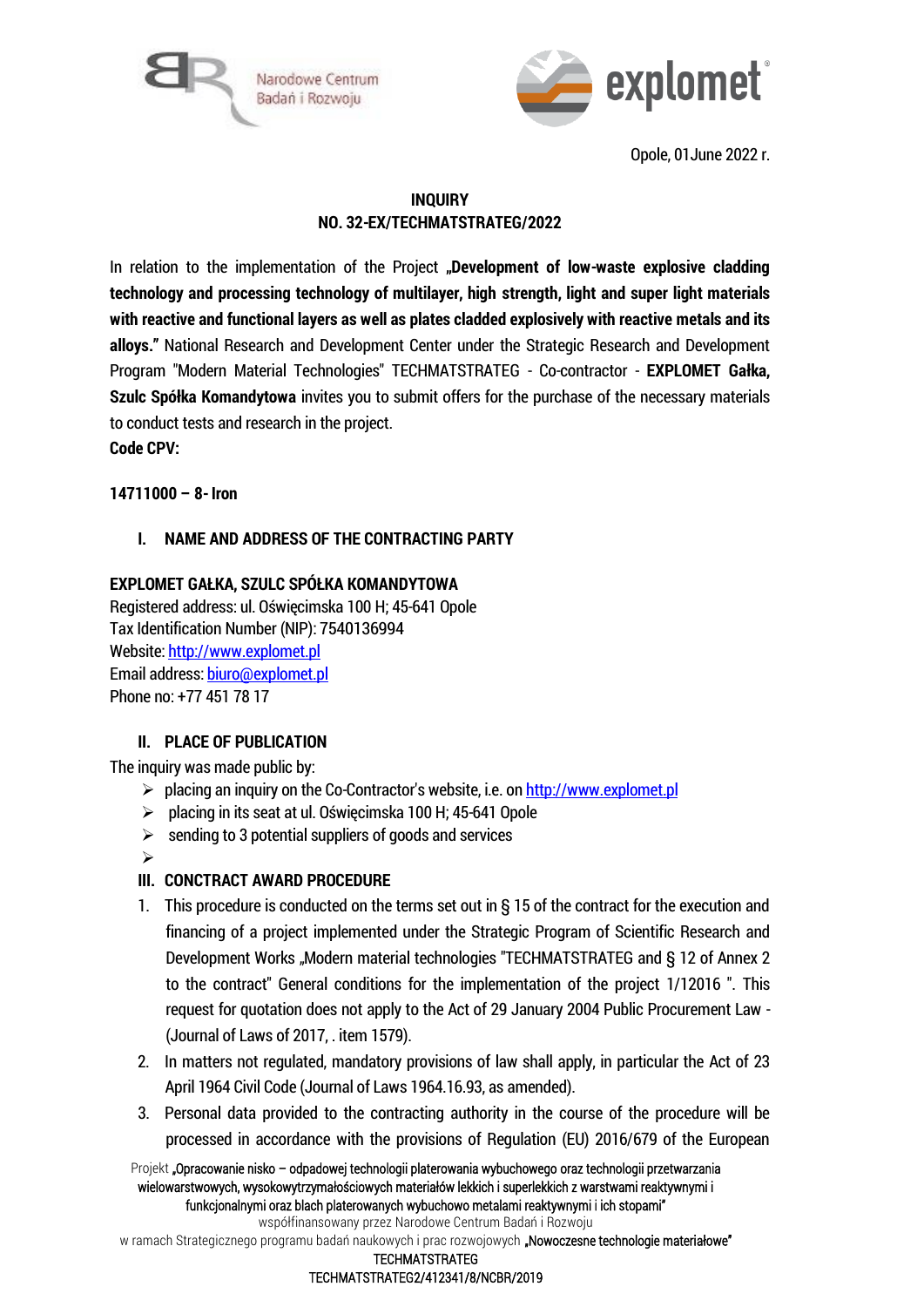



Parliament and of the Council of 27 April 2016 on the protection of individuals with regard to the processing of personal data and on the free movement of such data and repealing Directive 95/46 / EC (general regulation on data protection) (Journal of Laws UE L 119 of 04.05.2016, p. 1). Detailed information in this regard can be found in attachment 1.

### IV. ORDER DESCRIPTION

1. The subject of the contract is the purchase of the necessary materials to conduct tests and research in the project, including:

| LP | Material name | Parameters                                                                                                                                                                           |
|----|---------------|--------------------------------------------------------------------------------------------------------------------------------------------------------------------------------------|
| 1. | Fe ARMCO      | • Grade of material: Fe ARMCO<br>$\blacksquare$ Thickness (mm) -0,5 mm<br>$Width(mm) - 1000 mm$<br>Length $(mm) - 2000$ mm<br>$\blacksquare$<br>Quantity $-1$ pcs.<br>$\blacksquare$ |
| 2. | Fe ARMCO      | • Grade of material: Fe ARMCO<br>$\blacksquare$ Thickness (mm) $-1$ mm<br>$Width(mm) - 1000 mm$<br>Length $(mm)$ - 2000 mm<br>$\blacksquare$<br>Quantity $-2$ pcs.                   |

# The materials referred to in the subject of the order must have Certificate 3.1 in accordance with EN 10204: 2006, which will be delivered with the material.

Any wording used to describe the Subject of the Order that may indicate a specific manufacturer / supplier has been used only and exclusively to define the minimum technical requirements that the Ordering Party expects for the Subject of the Order.

Whenever the content of the Inquiry, the Ordering Party indicates trademarks, patents or the origin of products, the Ordering Party allows for the offering of equivalent solutions, which will be the same or not worse in terms of technical parameters and functionality than the assortment named by the Ordering Party.

In order to confirm that the offered equivalent subject of the contract meets the requirements specified by the Ordering Party, the Ordering Party requires the submission of the technical specification for the offered equivalent products together with the offer initialed or signed by the Contractor.

## V. DESCRIPTION OF BID CRITERIA AND EVALUATION

- 1. All offers received by the Ordering Party in response to the Inquiry will be verified for compliance with the Subject of the Order.
- 2. An offer that will not be consistent with the indicated subject of the contract and its parameters, or one that will be presented in a form that prevents verification of this information, will be rejected as inconsistent with the subject of the contract.

Projekt "Opracowanie nisko – odpadowej technologii platerowania wybuchowego oraz technologii przetwarzania wielowarstwowych, wysokowytrzymałościowych materiałów lekkich i superlekkich z warstwami reaktywnymi i funkcjonalnymi oraz blach platerowanych wybuchowo metalami reaktywnymi i ich stopami" współfinansowany przez Narodowe Centrum Badań i Rozwoju

w ramach Strategicznego programu badań naukowych i prac rozwojowych "Nowoczesne technologie materiałowe"

#### TECHMATSTRATEG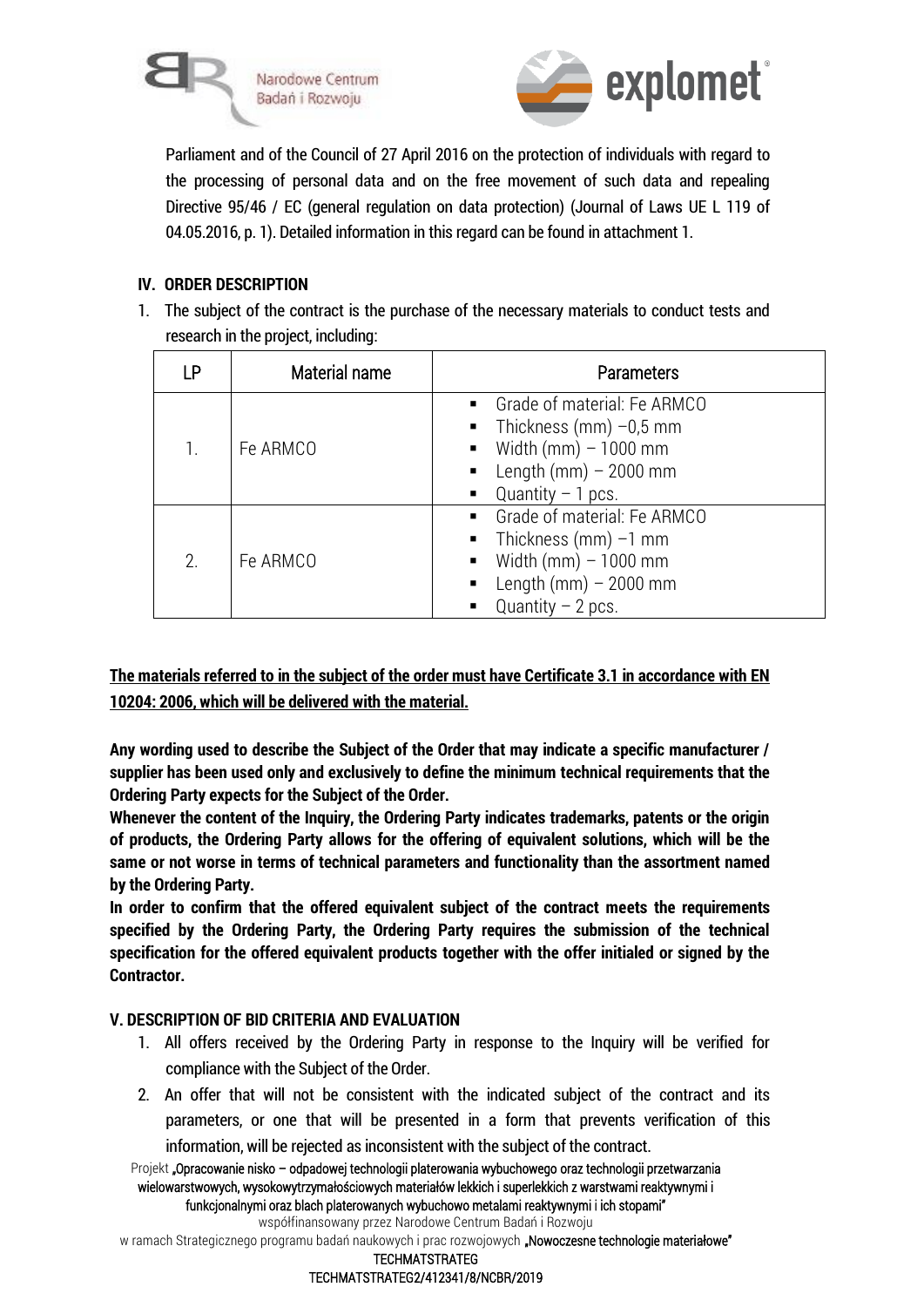



- 3. The awarding entity is admissibility of submitting partial offers for items 1-2.
- 4. The Awarding Entity does not allow the submission of variants.
- 5. The contracting authority will evaluate the offers that:
	- a. were submitted on time,
	- b. are consistent with the Subject of the Order,
	- c. The Ordering Party confirms that the Bidder meets the requirements in terms of experience and potential in accordance with the provisions of point VI "Conditions for participation in the procedure".
- 5. The scoring of the offers will be made on the basis of the following criterion, separately for each item (1-2):

## Criterion -Price for 1 kilogram of material (maximum number of points = 100)

6. In the criterion - Price for 1 kilogram of material - the highest number of points (100) will be awarded to the offer with the lowest net price for 1 kg of material, and each subsequent one according to the formula:

The lowest price for 1 kg of material

 $\angle$  x 100 = Number of points

The price offered by the company - the tenderer for 1 kilogram of material

In the process of estimating the value of the contract, the tenderer is obliged to include in his calculation all costs / terms related to the contract, i.e. delivery costs, additional certificates, if it is necessary to actually bear them.

The contractor will issue an invoice based on the actual weight of the delivered material, which will be multiplied by the price for 1 kilogram of material in accordance with the offer presented -which will be the total value of the contract.

- 7. The tenderer with the highest number of points will be the winner in the tender procedure.
- 8. If the bidders receive the same number of points and provide the same lowest net price, the Awarding Entity will request these entities to resubmit their price offers by e-mail to the address provided by the Bidder in Attachment 2 to the Offer.
- V. CONDITIONS FOR PARTICIPATION IN THE PROCEDURE
- 1. Any entity with technical and organizational capacity to perform the subject of the contract may apply for the performance of the contract.
- a) The entity applying for the contract performance must meet the following conditions:

Projekt "Opracowanie nisko – odpadowej technologii platerowania wybuchowego oraz technologii przetwarzania wielowarstwowych, wysokowytrzymałościowych materiałów lekkich i superlekkich z warstwami reaktywnymi i funkcjonalnymi oraz blach platerowanych wybuchowo metalami reaktywnymi i ich stopami" współfinansowany przez Narodowe Centrum Badań i Rozwoju

w ramach Strategicznego programu badań naukowych i prac rozwojowych "Nowoczesne technologie materiałowe"

#### TECHMATSTRATEG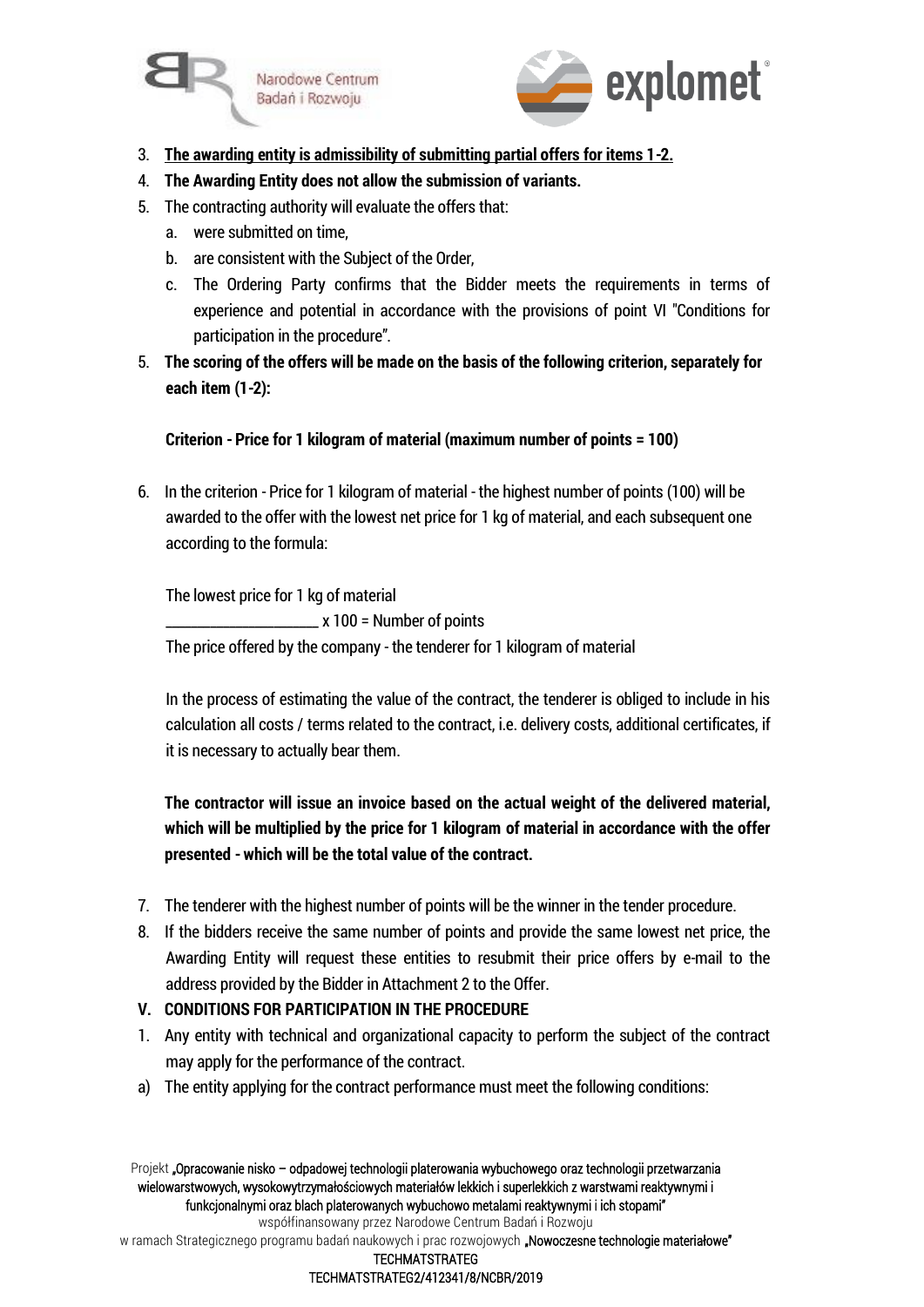



- b) It is not a related entity or a subsidiary, jointly dependent or dominant entity in relation to the Ordering Party or Co-Ordering Party within the meaning of the Accounting Act of 29 September 1994 (Journal of Laws of 2017, item 2342, as amended)
- c) It is not an entity with the Ordering Party, Co-Ordering Party or members of their bodies in such a factual or legal relationship that may raise justified doubts as to the impartiality in choosing a supplier of goods or services, in particular being married, kinship or affinity to the second degree inclusive, the relationship of adoption, guardianship or guardianship, also through membership in the bodies of the supplier of goods or services.
- d) It is not a related entity or a partner entity in relation to the Ordering Party or a Co-Ordering Party within the meaning of Regulation No. 651/2014;
- e) It is not an entity related personally to the Ordering Party or a Co-Ordering Party within the meaning of Art. 32 sec. 2 of the Act of March 11, 2004 on tax on goods and services (Journal of Laws of 2017, item 1221, as amended).
- 2. The Ordering Party requires the Contractor to submit a declaration of the absence of the above-mentioned connections, constituting Appendix 3 to the Inquiry.
- 3. In the case of the connection referred to in point 2. the tenderer may be selected as the Contractor only if it is economically or expediently justified, and after obtaining the written consent of the Research and Development Center.
- 4. A tenderer applying for the contract performance is obliged to fulfill the information obligations provided for in Art. 13 or article. 14 of the GDPR (Regulation (EU) 2016/679 of the European Parliament and of the Council of 27 April 2016) towards natural persons from whom personal data has been obtained directly or indirectly in order to apply for a contract in this procedure.
- 5. All additional costs related to the submission of the offer are borne by the Bidder.
- 6. Bidders participate in the bidding procedure at their own risk and expense, and are not entitled to any claims arising from the Ordering Party's withdrawal from the bidding procedure.

## VI. WAY OF PREPARING AND SUBMITTING OFFERS

- 1. The offer should be prepared in accordance with the recommendations described in the Inquiry and the templates (attachments) presented by the ordering party, and should contain information and data specified in these documents. Amendments in the offer (strikethrough, modification, supplementing, overwriting, adding, using proofreader, etc.) must be legible and signed by the person / persons authorized to represent the contractor.
- 2. The submitted offer and attachments must be signed by persons authorized to represent the entity.
- 3. The offer should refer to all the criteria for selecting the offer.
- 4. The tender validity period is 7 calendar days.
- 5. The value of the offer must be presented in net amounts.

w ramach Strategicznego programu badań naukowych i prac rozwojowych "Nowoczesne technologie materiałowe"

### TECHMATSTRATEG

Projekt "Opracowanie nisko – odpadowej technologii platerowania wybuchowego oraz technologii przetwarzania wielowarstwowych, wysokowytrzymałościowych materiałów lekkich i superlekkich z warstwami reaktywnymi i funkcjonalnymi oraz blach platerowanych wybuchowo metalami reaktywnymi i ich stopami" współfinansowany przez Narodowe Centrum Badań i Rozwoju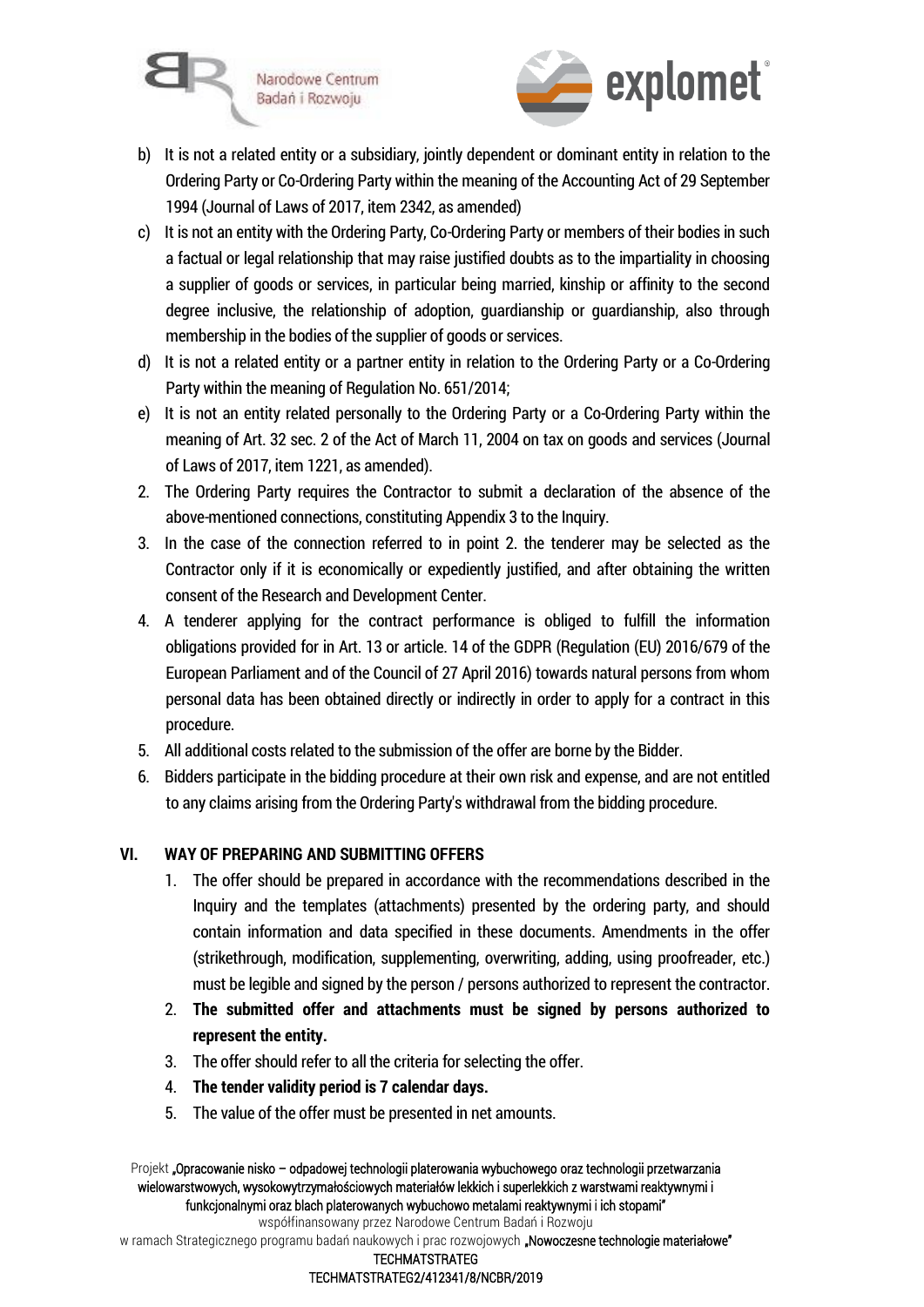



- 6. In the event of providing any amounts in foreign currencies, the Ordering Party shall convert these amounts into PLN according to the average exchange rate of the National Bank of Poland in force on the date of the Inquiry.
- 7. Any documents included in the offer, including those presented in the form of originals, shall not be returned by the Ordering Party.
- 8. Each bidder may submit only one offer.
- 9. The tenderer may introduce changes to the submitted offer or withdraw it, provided that he does so before the deadline for submission of tenders.
- 10. The offer may be delivered in one of the acceptable forms:
	- a. in writing: by post, courier or submitted in person to the address of the Ordering Party (the date of receipt at the registered office of the Ordering Party is counted):

# EXPLOMET GAŁKA, SZULC SPÓŁKA KOMANDYTOWA; ul. Oświęcimska 100 H; 45- 641 Opole until 09.06.2022

- b. in electronic form a scan of documents sent to the e-mail address: [biuro@explomet.pl;](mailto:biuro@explomet.pl) [zygmunt.szulc@explomet.pl](mailto:zygmunt.szulc@explomet.pl) until 09.06.2022
- c. by fax to 77 456 25 11 until 09.06.2022
- 11. Offers submitted after the deadline will not be considered

## VII. RESOLUTION OF THE TENDER PROCEDURE

- 1. In cases where it turns out to be necessary, the Ordering Party has the right to ask the tenderer once to supplement the submitted offer. The contracting authority also has the right to correct obvious errors on its own. In cases when it turns out to be necessary, the Ordering Party has the right to ask the bidder for additional explanations to the submitted offer, including requesting additional documents verifying the qualifications and experience of the bidder.
- 2. The Ordering Party reserves the right to extend the deadline for submitting offers and cancel the inquiry (in whole or in part) without giving any reason and without bearing any legal and financial consequences
- 3. The contracting authority reserves the right to cancel the procedure at any stage without giving any reason.
- 4. In justified cases, the Ordering Party may, before the deadline for submitting tenders, modify the content of the inquiry by setting a new deadline for submitting tenders, not shorter than 7 days. Any modifications, additions and arrangements as well as changes, including changes of dates, become an integral part of the inquiry and will be binding when submitting offers. All rights and obligations of the Ordering Party and Tenderers in relation to the previously agreed dates will be subject to the new date. In this case, each of the tenderers will have the right to update the already submitted tender and will be informed about this fact. This does not apply to irrelevant corrections to the content of the inquiry.

## VIII. CONTACT WITH THE ORDERING PART

The person authorized by the Ordering Party to contact the Bidders is Mr. Grzegorz Kwiatkowski, tel.: +48 795 617 091, e-mail: <grzegorz.kwiatkowski@explomet.pl>

Projekt "Opracowanie nisko – odpadowej technologii platerowania wybuchowego oraz technologii przetwarzania wielowarstwowych, wysokowytrzymałościowych materiałów lekkich i superlekkich z warstwami reaktywnymi i funkcjonalnymi oraz blach platerowanych wybuchowo metalami reaktywnymi i ich stopami" współfinansowany przez Narodowe Centrum Badań i Rozwoju

w ramach Strategicznego programu badań naukowych i prac rozwojowych "Nowoczesne technologie materiałowe"

#### TECHMATSTRATEG